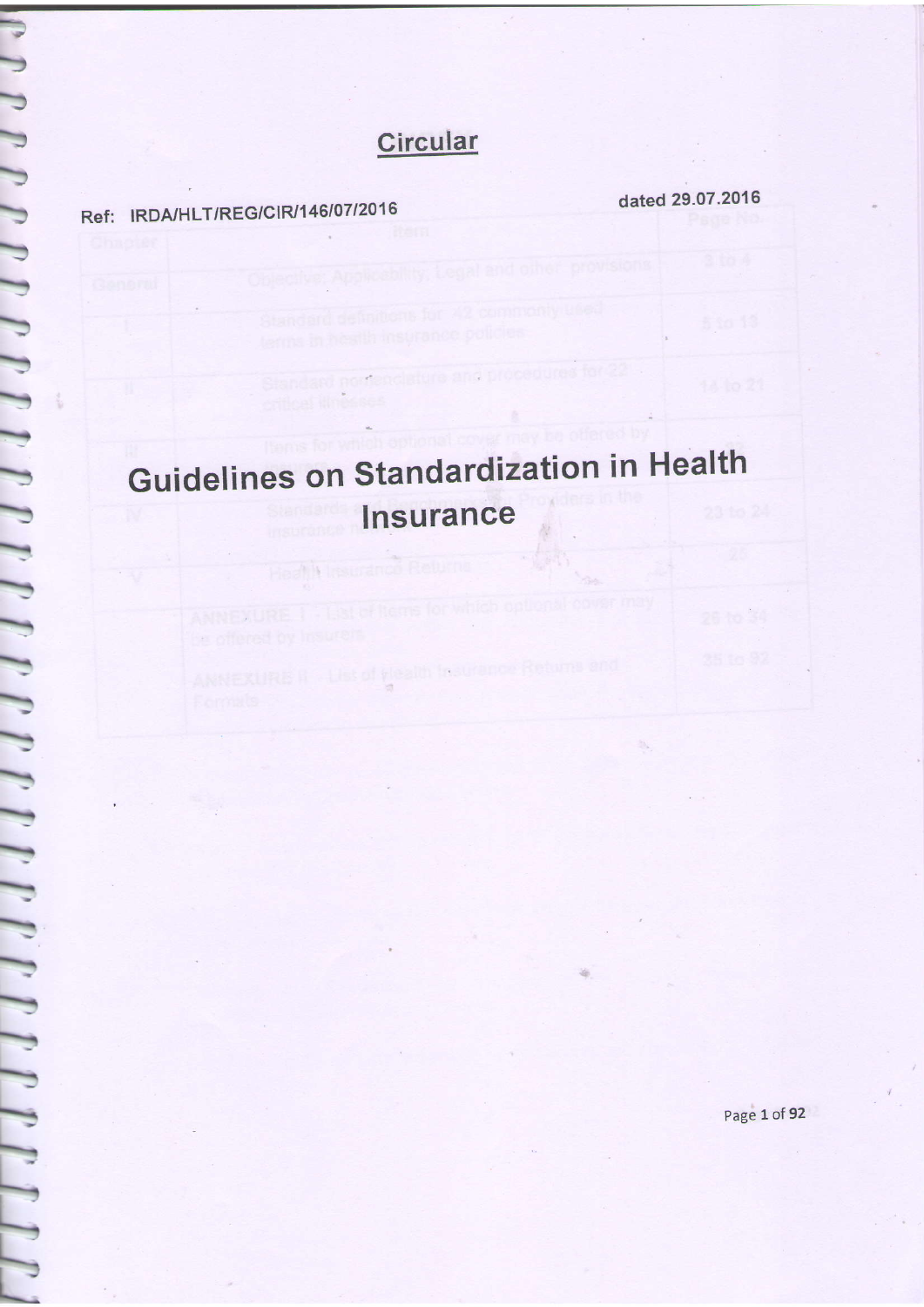## GHAPTER IV

## Standards and benchmarks for hospitals in the provider network

Insurers and TPAs, wherever applicable, shall ensure that Network Providers or Hospitals which meet with the definition of 'Hospital' provided in Clause 16 of Chapter I of these Guidelines shall meet with the following minimum reouirements:

a. They shall be registered in the Hospital Registry ROHINI maintained by Insurance Information Bureau (IIB) [https://rohini.iib.gov.in/]. All existing Network Providers shall complete the registration within ninety days of the date of notification of these guidelines.

(Explanatory note: Insurers and TPAs must endeavour io get hospitals involved in reimbursement claims to also register in the Hospital Registry ROHINI)

- b. All such providers offering cashless services for allopathic treatment shall meet with the pre-accreditation entry level standards laid down by National Accreditation Board for Hospitals (NABH) or such other standards or requirements as may be specified by the Authority from time to time within a period of two years from the date of notification of these Guidelines. (Explanatory Note: Network Providers are to visit NABH website for details regarding procedure for obtaining the necessary accreditation)
- c. The providers shall comply with the minimum standard clauses in the agreement amongst Insurers, Network Providers and TPAS applicable to providers listed in Annexure 22 of Circular Ref. IRDA/TPA/REG/CIR/059/03/2016 dated 28.03.16 and as amended from time to time.
- d. Providers shall be bound by the Provider Services-Cashless facility admission procedure laid down in Schedule A of Circular Ref. IRDA/TPA/REG/CIR/059/03/2016 dated 28.03.16 and as amended from time to time.